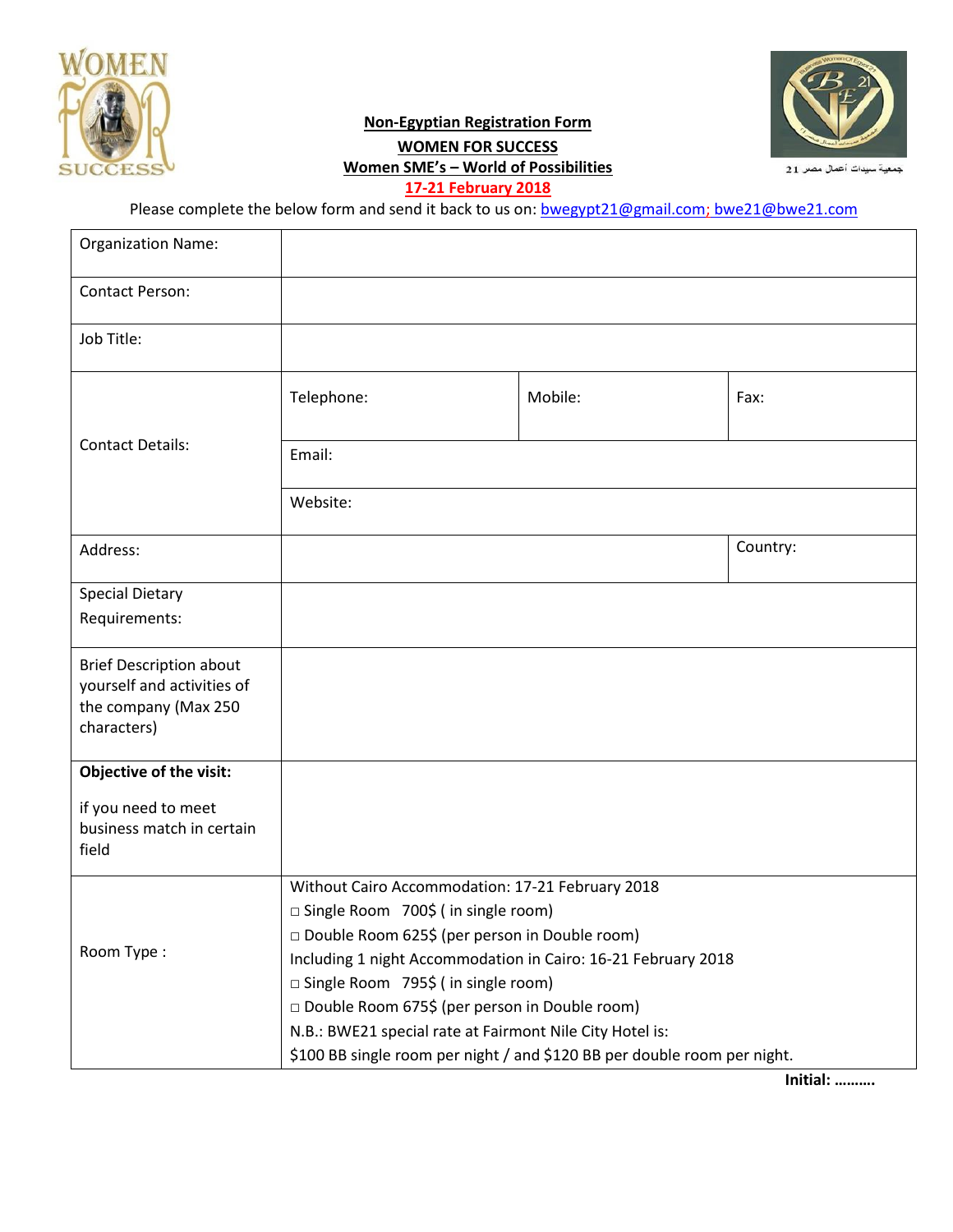



For additional delegates, Please photocopy this form, fill-it-out and send back for every delegate.

Required documents:

- A scanned colored personal photo.
- A scanned copy of your passport.
- Copy of your International flight booking.

### **Registration fee Includes:**

- Conference fees and material.
- Domestic flight Cairo- Luxor Cairo operated by Egypt Air.
- Group Transportation.
- Transportation to Archaeological temples.
- One Night at Cairo Fairmont Hotel. <http://www.fairmont.com/nile-city-cairo>
- Four Nights at Pavillon Winter Luxor in Luxor **(Optional).**
- Full board accommodation from 17 up to 21<sup>rd</sup> February 2018.
- Culturama Show.
- Sound and Light show.
- Dinner in Oriental Tent with Folkloric Show.
- Zahabia Lunch.
- Gala Dinner in Luxor Temple / Habo Temple.
- 2 half days visits (The West Bank and The East Bank).
- All Trainings and workshops.

#### **Registration fee excludes:**

- Any additional nights in Cairo either prior and/or after the event. Please contact Tivoli Travel Agency for any additional and/or special requirements.
- International fight ticket. However, should you need any help in your International booking, please contact Tivoli Travel Agency. aysenosman[@tivolitravelagency.com](mailto:aysenosman@tivolitravelagency.com).
- Individual Transfers.
- Airport Hotel Airport Transfer in Cairo.

#### **Payment Schedule:**

- 50 % to be paid maximum by Monday,  $17<sup>th</sup>$  of July 2017 to secure your space.
- $-$  50% to be paid maximum by Monday, 02<sup>nd</sup> of October 2017.

*N.B.: Please include copy of the bank transfer receipt to confirm your participation.*